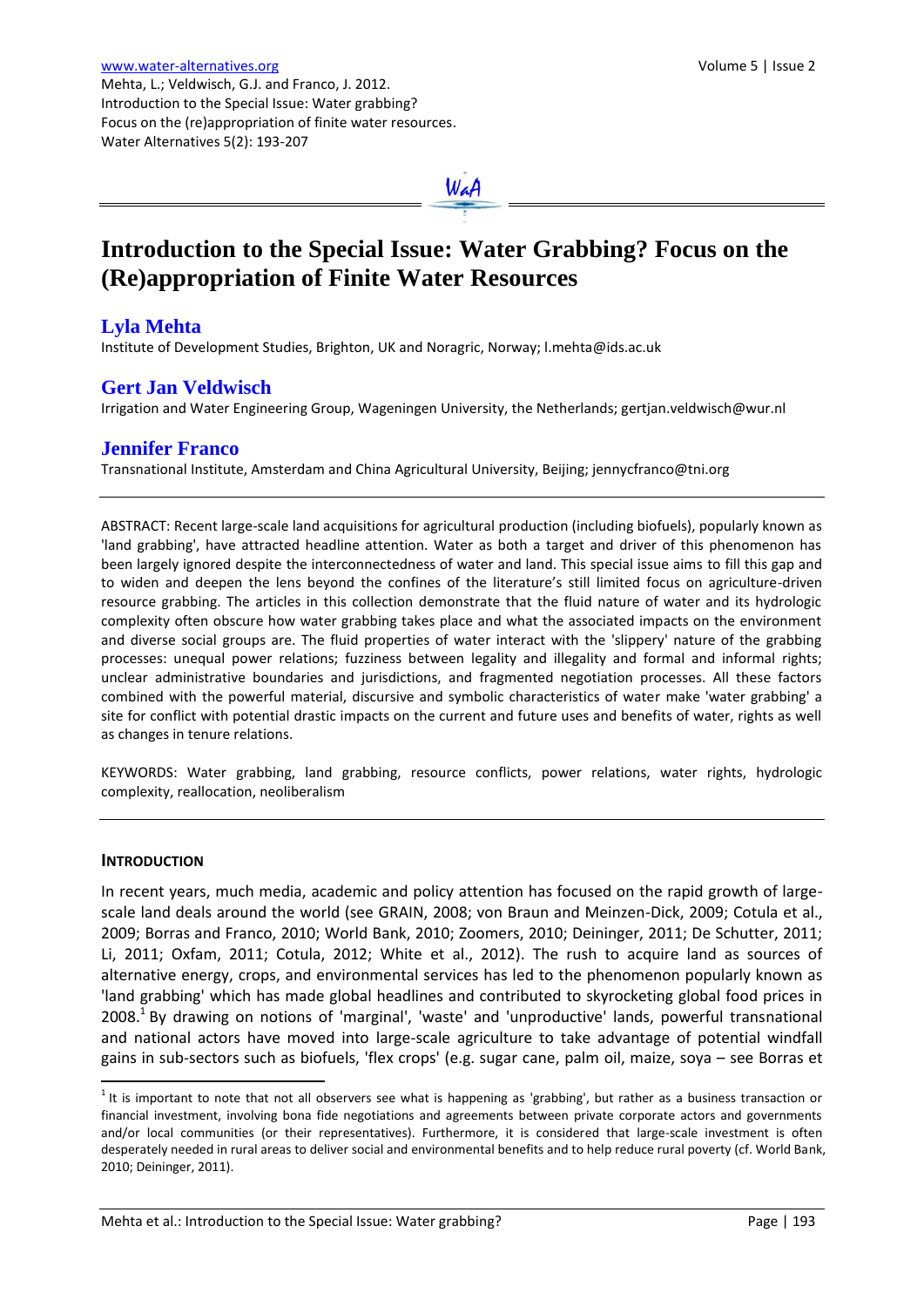al., 2012) and other major commodities (e.g. rice, wheat and other cash crops). New demands for land have also emerged due to conservation and climate change mitigation measures (hence the notion of 'green grabbing', cf. Fairhead et al., 2012).

Despite headline attention to 'land grabbing' the implications for existing water resources (both surface water and groundwater) have largely remained ignored. Growing evidence suggests that in many cases land grabbing may be motivated by the desire to capture water resources (Smaller and Mann, 2009; Woodhouse and Ganho 2011; Skinner and Cotula, 2011). Although water is a potential constraint on large-scale agricultural projects, particularly in terms of their scale, many land deal contracts do not explicitly mention water requirements (Woodhouse, 2012). Meanwhile, as argued by several authors in this collection, the land subjected to new transactions is rarely 'marginal' but either already used by small and large scale producers, or of prime quality and associated with irrigation facilities, or with the potential for acquiring freshwater from river systems or aquifers (e.g. in arid areas land is plentiful and agricultural expansion will not create conflict until water is used). This raises the crucial question of whether this water is truly 'available' or whether this assumption will lead to unsustainable withdrawals ultimately undermining the quality of the land, or to unequal reallocations away from existing users.

These and many other water aspects have largely been missing dimensions in debates of the global rush for land, and articles in this collection thus seek to contribute to filling this crucial gap. However, the collection does not stop here. Indeed existing media and policy attention still tends to associate land grabbing almost exclusively with large-scale agriculture for food, feed and fuel crops, although research and advocacy are beginning to move beyond this important but still rather limited view. Shifting from natural resource grabbing to water, among others, also helps to widen the lens to move conceptually beyond the tendency to focus exclusively on agriculture-driven resource grabbing. As this special issue shows, in addition to large-scale agriculture for food-feed-fuel (and horticulture), today's water grabbing can be seen in relation to a much wider range of activity that spans the food, water, energy, climate and mineral domains. The cases presented in the collection demonstrate how in many cases water is itself an object of the grabbing, not only for agricultural purposes but also for purposes like mining or hydropower development. $<sup>2</sup>$ </sup>

The articles in this collection also demonstrate that the fluid nature of water and its fluctuating variability across time and space, and multiple scales (upstream, downstream, across the watershed or basin) have tremendous impacts on water allocation, reallocation, distribution and quality both now and in the future. Hydrologic complexity, in particular surface water/groundwater interactions and inter-annual variability, often obscures how reallocation takes place and what the associated impacts on the environment and diverse social groups are. The fluid properties of water interact with the 'slippery' nature of the grabbing processes: unequal power relations; fuzziness between legality and illegality and formal and informal rights; unclear administrative boundaries and jurisdictions, and fraught with negotiation processes. All these factors combined with the powerful material, discursive and symbolic characteristics of water make 'water grabbing' a site for conflict with potential drastic impacts on the current and future uses and benefits of water as well as changes in tenure relations.

This collection comprises 14 original articles that provide rich and diverse accounts of the processes, experiences and impacts of water grabbing. Most of the articles are located in sub-Saharan Africa but we also have accounts from South and South-East Asia, North Africa, Latin America and the Middle East, indicating that land and water grabbing are indeed global phenomena. In the rest of this introduction we focus on how we understand resource grabbing, in particular water grabbing, the narratives and drivers promoting the phenomenon, the mechanisms and processes that facilitate it, its impacts on

 $\overline{a}$ 

 $2$  Hydropower development is of course not new but there are contemporary twists to hydropower development that can be considered water grabbing due to one or more of the following factors: (1) privatisation of rivers; (2) increased involvement of private players and the state bowing down to private interests, whether foreign or domestic; (3) the diversion of existing water from dams to private interests; and the (4) redefinition of policies and laws to justify river/dam privatisation.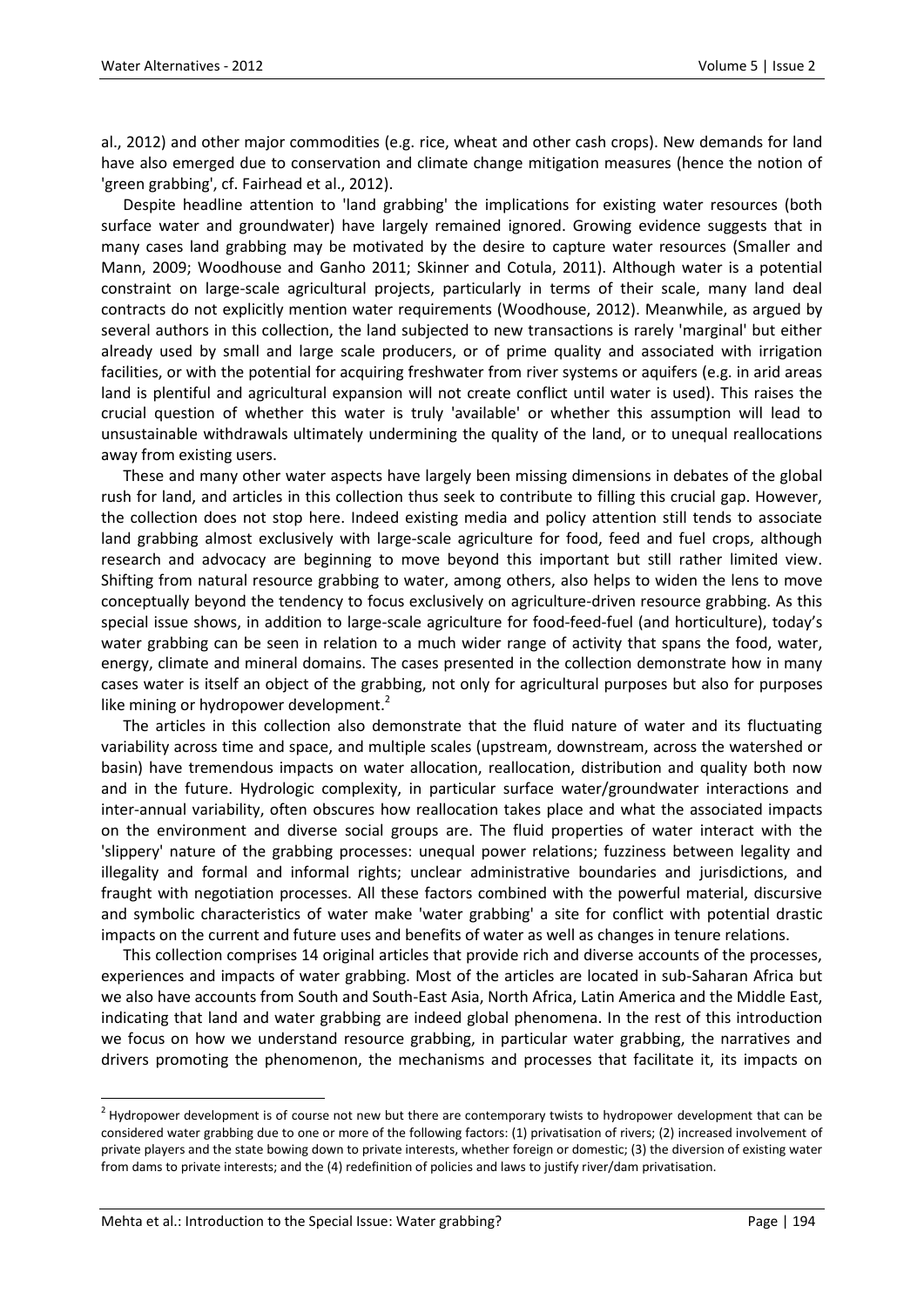local people and ecosystems, and the scope of resistance in reversing some of these trends. We conclude with implications for policy and practice.

#### **GRABBING RESOURCES, CONTROL AND ATTENTION**

The term grabbing raises disturbing memories of past enclosures and dispossessions. This is obviously part of the intention in using it – to grab attention and direct it toward a present-day injustice. If not for this word, today's cycle of *land* grabbing might well have remained largely 'invisible'. Yet surprisingly little sustained systematic effort has been given by observers and analysts of the land grabbing trend to actually define what they mean by the term. For us, from the outset it is important to have a working reference point on the meaning of land/water grabbing.

Resource grabbing in general broadly refers to appropriation of natural resources, including land and water, and the control of their associated uses and benefits, with or without the transfer of ownership, usually from poor and marginalised to powerful actors (Fairhead et al., 2012). It is not surprising that most critical analysts working on land grabbing today draw on political economy and Marxist traditions, in particular David Harvey's notion of "accumulation by dispossession" (2003).<sup>3</sup> Building on this, Borras et al. (2012) see *contemporary* land grabbing as marked by three defining features that are worth considering as backdrop to thinking about water grabbing.

First, land grabbing is ultimately 'control grabbing', or capturing the power to control land and other associated resources such as water, and how they are used, in order to corner the benefits, a point that builds on Ribot and Peluso's (2003) theory of access. Control grabbing can manifest in a number of ways, from land grabbing and water grabbing, to green grabbing (see Fairhead et al., 2012). This perspective obviously resonates with Mollinga's (2008) argument for seeing water use as a politically contested process and water control as the "heart of water resource management". As several of the papers in this collection demonstrate, control grabbing is perhaps best seen as a contingent process, marked variously by conflict, negotiation and friction, that can end up ratifying an existing balance of power among state and non-state actors in steps along the way, even if only temporarily. Although poor people often lose out, under certain conditions, their political action can make a difference, however small.

Second, today's land grabbing is also defined by scale – both in terms of the size of the acquisitions and in terms of amount of capital involved. There is a strong tendency in the literature on land grabbing to try to define land grabbing mainly in terms of the physical size of the land acquired alone (see, for example, World Bank, 2010; Oxfam, 2011; Anseeuw et al., 2011). But by incorporating scale of capital into the unit of analysis, land and other key resources like water become central in the operation of capital. A too land-centred view can overlook the underlying logic and operation of capital and also miss the diversity of biophysical requirements in capital accumulation dynamics: 300 ha of high-value vineyard, 500 ha of rare metal mining concession, 100,000 ha of land for industrial tree plantation, and 500,000 ha of grazing land for livestock may have comparable scale in capital (and for that matter scale of labour involved) despite the huge discrepancy in physical land requirement between them.

Third, and finally, what is also distinct in the current land grabbing, according to Borras et al. (2012), is their occurrence primarily because, and within, the dynamics of capital accumulation strategies that are largely in response to the convergence of multiple crises: food, energy/fuel, climate change, financial crisis (where finance capital started to look for new and safer investment opportunities) (McMichael, 2012), as well as the emerging needs for resources by newer hubs of global capital, especially BRICS and some powerful middle income countries (MICs). The key contexts for land grabbing therefore include: food security concerns, energy/fuel security interests, climate change mitigation strategies, demands for natural resources by new centres of capital, as well as demands for flex crops:

 $\overline{a}$ 

 $^3$  The term land grabbing goes back to Karl Marx who while remarking on the English enclosures said "Land grabbing on a great scale [...] is the first step in creating a field for the establishment of agriculture on a great scale" (quoted in White et al., 2012).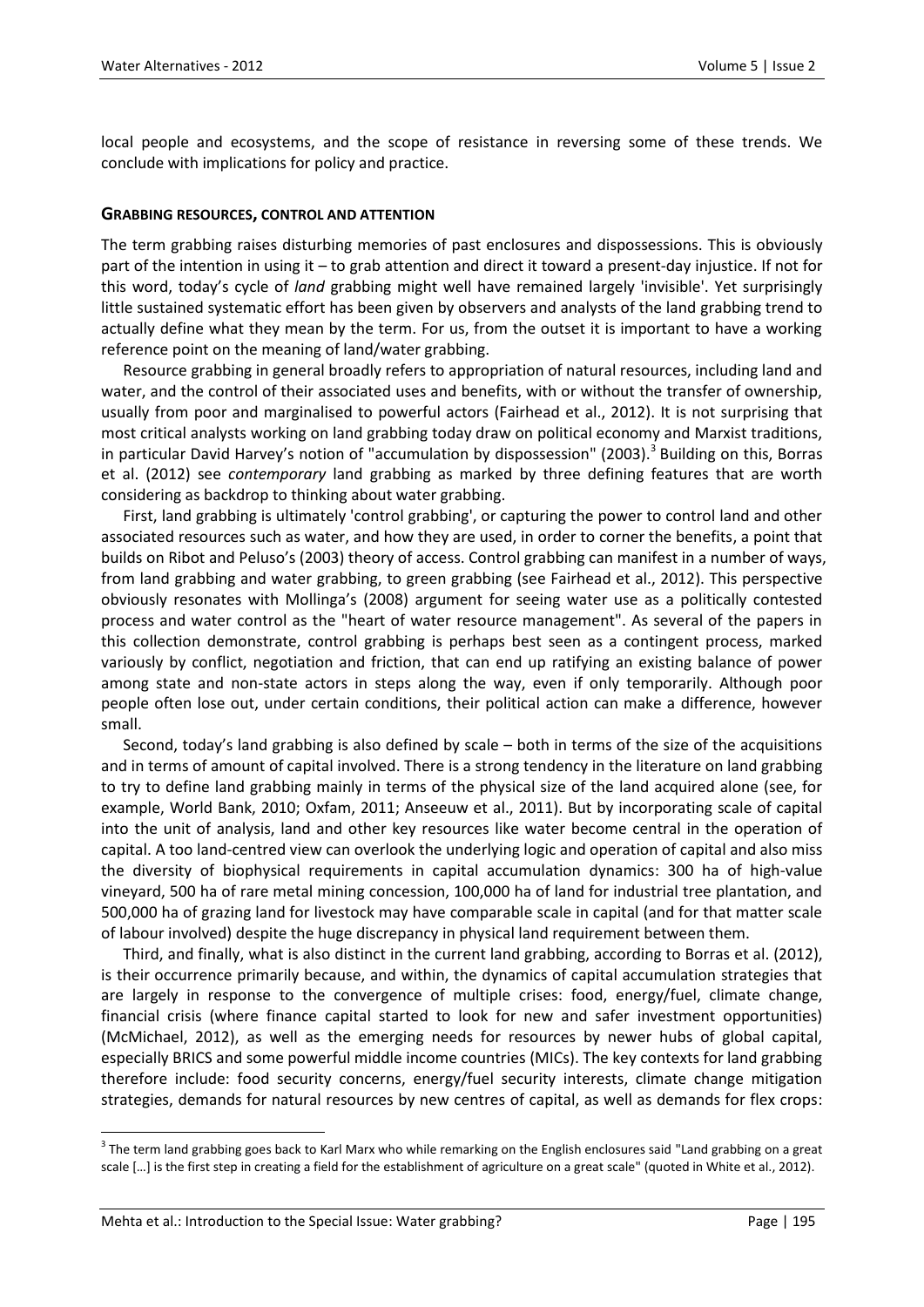crops that have multiple uses (food, feed, fuel, industrial material) that can be easily and flexibly interchanged: soya (feed, food, biodiesel), sugar cane (food, ethanol), oil palm (food, biodiesel, commercial/industrial uses), corn (food, feed, ethanol). Stepping back, the key contexts today for land grabbing appear to be the same for water grabbing. But applying a water lens arguably helps to both deepen and broaden our understanding of how each of these operate, and bring greater visibility to the truly far-reaching water impacts of both land *and* water grabbing.

Due to a growing body of empirical research on the global land grabbing, a number of inconvenient facts are forcing many to rethink some of their initial perceptions and assumptions, which in turn have bearing on how we think of some (types of) water grabbing. Some of these have to do with who is doing the grabbing and why. For example, what was initially seen as a phenomenon driven in the global South by only certain States in the North, is now increasingly recognised as a much larger and wider phenomenon involving capital from the North, South, East and West, from wealthy and middle-income states, and involving many intra-regional transactions and acquisitions by national elites as well (Cotula, 2012; Visser et al., 2012; Kenney-Lazar, 2012). The heavy involvement of Thai government, business and financial interests in hydropower development in Lao PDR, for example, clearly illustrates this point (see Matthews, this issue). Moreover, as suggested earlier, the trend is not only about food production (and hence food security), but also (and possibly even more) about biofuel production, raw material for industrial products such as rubber, and flex crops.

Other newer research findings have to do with the nature of the conditions under which land grabbing occurs. In fact, there is quite a diversity of conditions involving varying degrees of physical violence, clientelist coercion, transparency, or formal legality. The kinds of resource rights (as well as use benefits) that are involved also vary, ranging from statutory land tenure rights, to customary land tenure rights, which may or may not be recognised by central state law, and are often very contextspecific. Meanwhile, in many (most?) cases so far, research is showing that the supposed benefits of big land deals are not materialising or not materialising to the extent originally claimed, leaving many to wonder if they ever will. The UN Committee on Food Security (CFS) High Level Panel of Experts on Food and Nutrition released a report on global land grabbing in July 2011 saying that there is no evidence to validate claims about win-win scenarios in large-scale land investments that benefit the poor (HLPE, 2011).

And finally, alongside these other emerging issues, now there is growing concern about the water dimensions of land grabbing, which raises the question: why is there a growing attention on water amongst observers of land grabbing? As Woodhouse (2012) explains elsewhere, it is difficult (if not impossible) to grab water without grabbing land. Many authors in this collection confirm that land and water are deeply entangled in land grabbing in practice. There is a perceived general pattern that investors do not seek lands that do not have water for production in the first place. So, land in itself is meaningless for their purpose without water. In some cases where a so-called marginal block of land is given to a company, the water dimension becomes apparent immediately. This is the case of Procana sugar cane plantation in Mozambique which is a 30,000 ha plot adjacent to Massingir dam to ensure water supply for the plantation (van der Zaag et al., 2010; Borras et al., 2011), for example. It is also clearly the case in the Tana delta case examined by Duvail et al. (this issue). In the Tana delta case the Kenyan government has targeted the Tana river basin for development, designating the floodplain area as 'unused' and the adjacent terraces as 'empty dryland' with irrigation potential. In other cases, the water implications of land grabbing have not been understood adequately, especially when in many cases water is made out to be 'abundant' and 'unused', particularly in the African context. Thus several papers in this issue focus on the water requirements of new crops and the implications of additional water consumption on local-level experiences of water availability and scarcity.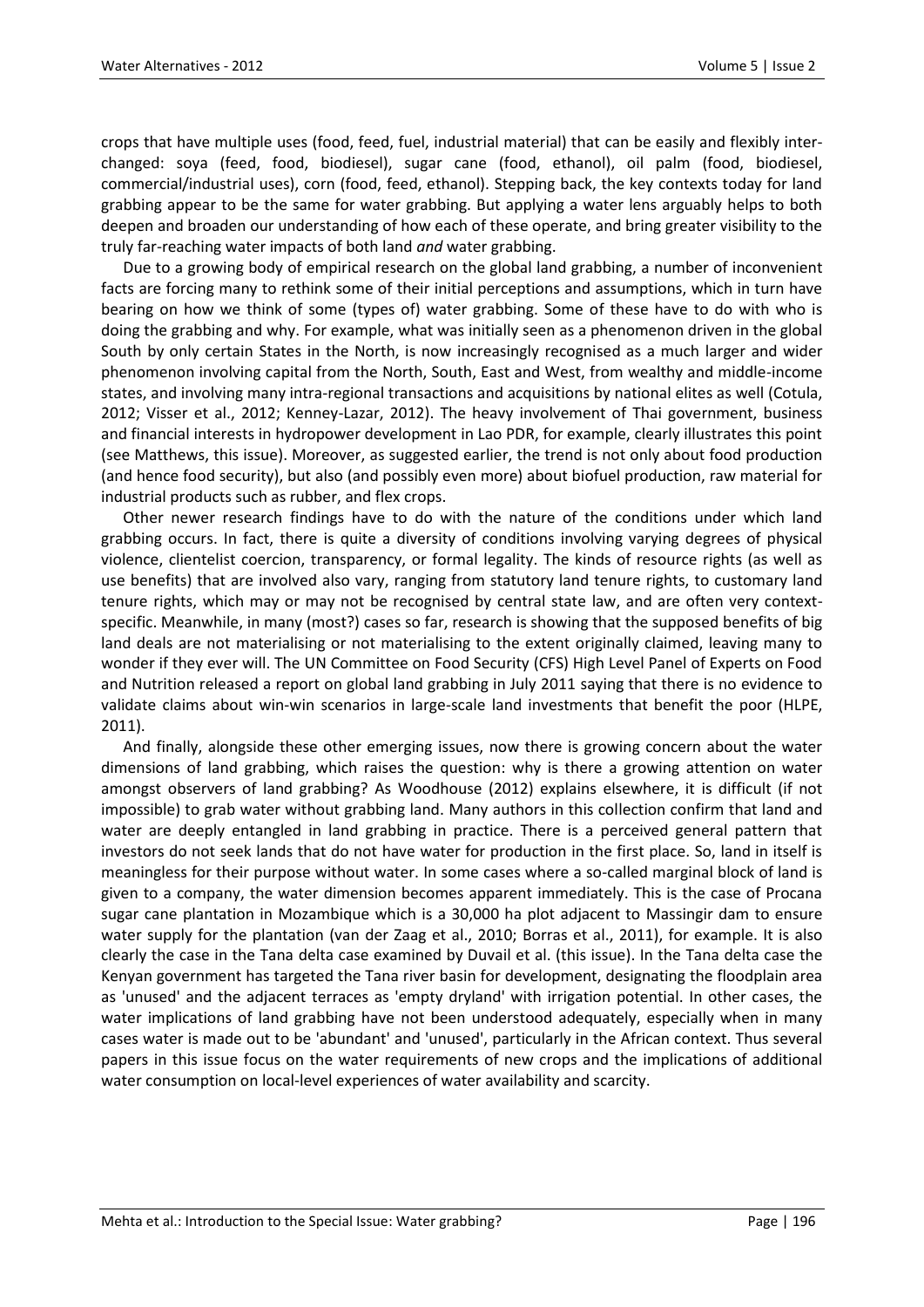#### **DEFINING WATER GRABBING**

Our starting point when we began work on this special issue was to define water grabbing as a situation where powerful actors are able to take control of, or reallocate to their own benefits, water resources already used by local communities or feeding aquatic ecosystems on which their livelihoods are based. This lens demands a focus on how material, discursive, administrative and political power is mobilised to enable such water reallocation and changes to tenure relations as well as the impacts of the latter on local livelihoods, rights, gender, class and other social relations.

This collection thus takes a broad view of water grabbing. Some authors use it in relation to land grabbing as normally understood around large-scale (irrigated) agricultural projects (in this issue for instance Williams et al., Bues et al., Duvail et al.). Others see water itself as the object of the grabbing and demonstrate how water rights (both formal and informal) as well as benefits of use are reallocated to powerful players in mining, energy and hydropower projects in Peru, Turkey, India and the Mekong region. Islar (this issue), when focusing on hydropower development in Turkey, describes how exclusive access to hundreds of rivers and streams is being transferred to private companies for 49 years. Powerful actors use legal means as well as technical definitions to divert water and profit away from local communities living along rivers despite their resistance. In such cases, water grabbing actually involves both the physical capturing of the water itself in the hydropower plant transmission channels and the legal capturing of local people's previously established (customary) rights to use the river water. Thus, the term grabbing highlights flawed legal procedures and political processes surrounding the capturing of water resources, whether directly connected to land deals or not, while others use it to stress the perceived illegitimate purposes of this capture, and still others to emphasise both aspects. All cases are characterised by unequal relations of power and complexities around process and mechanisms that facilitate grabbing in the first place.

Though the dynamics around water grabbing have strong parallels with other resources grabbing like land grabbing and green grabbing, we argue in this collection that water resources also have their particular characteristics that have a marked influence on these dynamics. Water is fluid in nature: it flows, does not stay in one place, and at the same time water is in most places a renewable resource. This means that the availability of water fluctuates in space and time and these are relevant when assessing water allocation and actual water distribution. The case by Hertzog et al. (this issue) of the Office du Niger clearly demonstrates how important it is to thoroughly assess water requirements in space and time, rather than just looking at water volumes. Hence, even so-called non-consumptive uses such as hydropower can have important implications by changing the timing of water availability. The fluidity of water also implies downstream effects on people and uses and the need to look at wider impacts across a range of scales (i.e. within a watershed or basin). Ambiguity in jurisdictional area with administrative boundaries can make problems more severe, as for instance detailed by Arduino et al. (this issue), where a disputable land deal was processed in one district, while the downstream effects were only experienced in an adjacent district that was not in any way involved in the initial process.

Thus the details of what is being grabbed, and relatedly, how, appear to be somewhat complicated with regard to water. This may be partly because of its acute importance for sustaining human life, partly because of the material characteristics of water itself and also hydrological complexity, and partly because of the very context-specific and multi-layered socio-political conditions by which water rights are determined and become 'visible', and by which the benefits of water access and use are controlled. Thus, due to the fluid nature of water, far-reaching impacts such as scarcity and pollution can extend across entire river basins. Kay and Franco (2012) argue that water and land grabbing is about investment in 'virtual water' (Allan, 2011) for agribusiness development: given the water resources that are required to produce agricultural products, global agricultural trade can also be seen as a massive transfer of water, in the form of commodities. Due to these distinct characteristics of water grabbing, our collection stresses the need to go beyond viewing merely the water implications of land grabbing.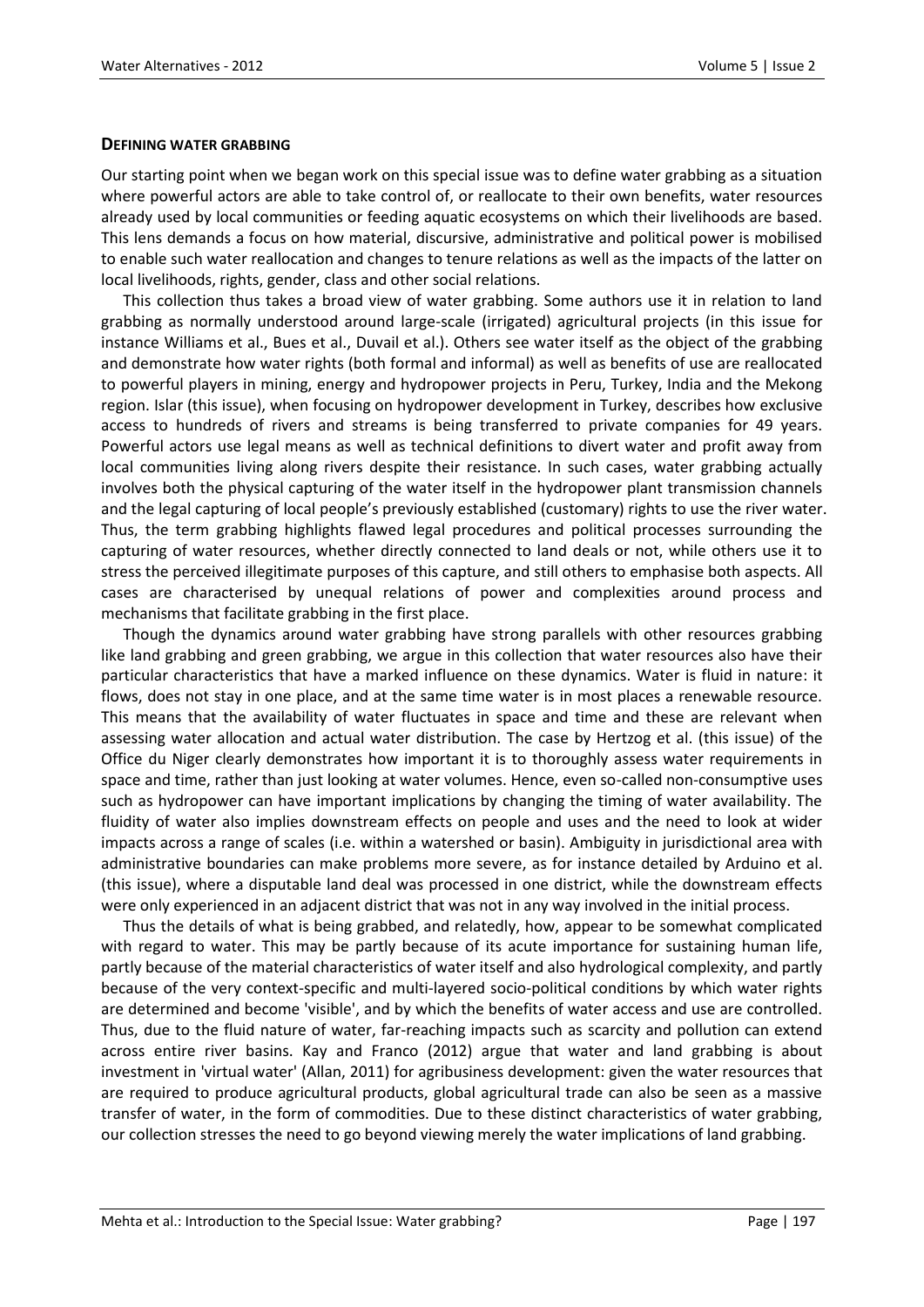This collection deploys a range of conceptual tools to understanding water grabbing. Sosa and Zwarteveen (this issue) show how water grabbing involves the enclosure of commons by multinational companies and government agencies, dispossessing peasants and indigenous people and altering the environment. Their understanding of water grabbing rests on the concept of waterscapes which allows recognising how the natural and the social always co-constitute each other, and how flows of water, power and capital produce uneven socio-ecological arrangements over space and time (see also Budds and Hinojosa, 2012). Waterscapes are also dramatically altered through processes of accumulation and by what has been termed the 'neo-liberal turn' in environmental governance which has resulted in the privatisation and commodification of water as the commons (see Bakker, 2002; Robert, 1993; Swyngedouw, 2006; Shiva, 2008). As several contributors to this issue note, such privatisation and commodification processes can escalate local water conflicts, as in the case of a public-private partnership in Morocco (see Houdret, this issue) or legitimise the dispossession of vulnerable groups and paramilitary violence in marginalised parts of the global South, as in the case of the Cauca region in Colombia (see Vélez Torres, this issue). Seen in this light, water grabbing is a particular form of accumulation by dispossession under neo-liberalisation leading to the commodification and privatisation of resources, the eviction of certain groups and the conversion of various forms of property rights into exclusive private property rights (cf. Harvey, 2003, 2005). Finally, water grabbing is also linked with the financialisation of natural resources. This ranges from the financialisation of water services and infrastructure to, what is somewhat unchartered territory, the financialisation of the resource itself whereby water is transformed as a commodity tradable on large-scale global markets through water trading schemes (Tricarico and Amicucci, 2011).

A sceptical reader may well argue that unequal control over water is as old as the hills, just as land control is (cf. Peluso and Lund, 2011). Water is a contested resource and access to water reflects power asymmetries, socioeconomic inequalities, and other distribution factors, such as the ownership of land. Since time immemorial, water as a finite but multifaceted resource has been subjected to contests rooted in relations of power both at the discursive and material level (cf. Mosse, 2003; Mehta, 2005; Mollinga, 2008). Thus, at one level, water grabbing is not very different from any other processes of contestation over water as a limited resource between actors with unequal powers.

However, while control over water resources has traditionally been associated with state control and domination by national rulers (cf. Wittfogel, 1957; Worster, 1983), the term water grabbing draws attention to the involvement of new capitalist players and actors in water resources management and the rise of new political and economic power relations through diverse trajectories of neo-liberalism. In the water sector, much of this of course began 20 years ago in 1992 at the Dublin International Conference on water and the environment where the still controversial declaration of water as an economic good led to greater adherence to free-market capitalism and the commodification of water (see Allouche and Finger, 2002; Nicol et al., 2012). The economic valuation of the resource rapidly became part of wider debates on environmental resources and 'water scarcity' more generally (Mehta, 2010) but these processes largely concerned water service delivery, ostensibly as a means to increase efficiency and enhance access (ibid). Now, 20 years on, we are witnessing the privatisation not just of the service or the accompanying infrastructure but of the resource itself. Thus, several contributions in this issue discuss how rivers are being captured and privatised for the energy they can generate, how water is being reallocated to corporate players, and how laws and policy processes are being redefined to legitimise these processes (see Wagle et al., this issue). We now turn to look in depth at the key processes that justify and facilitate water grabbing.

#### **DRIVERS AND NARRATIVES JUSTIFYING WATER GRABBING**

There are many processes driving the continuing global rush for water. The ones that come through most clearly in this collection are as follows. First, driven by predictions of 'peak oil' and growing concerns about rising GHG emissions and climate change, new energy security concerns and interest in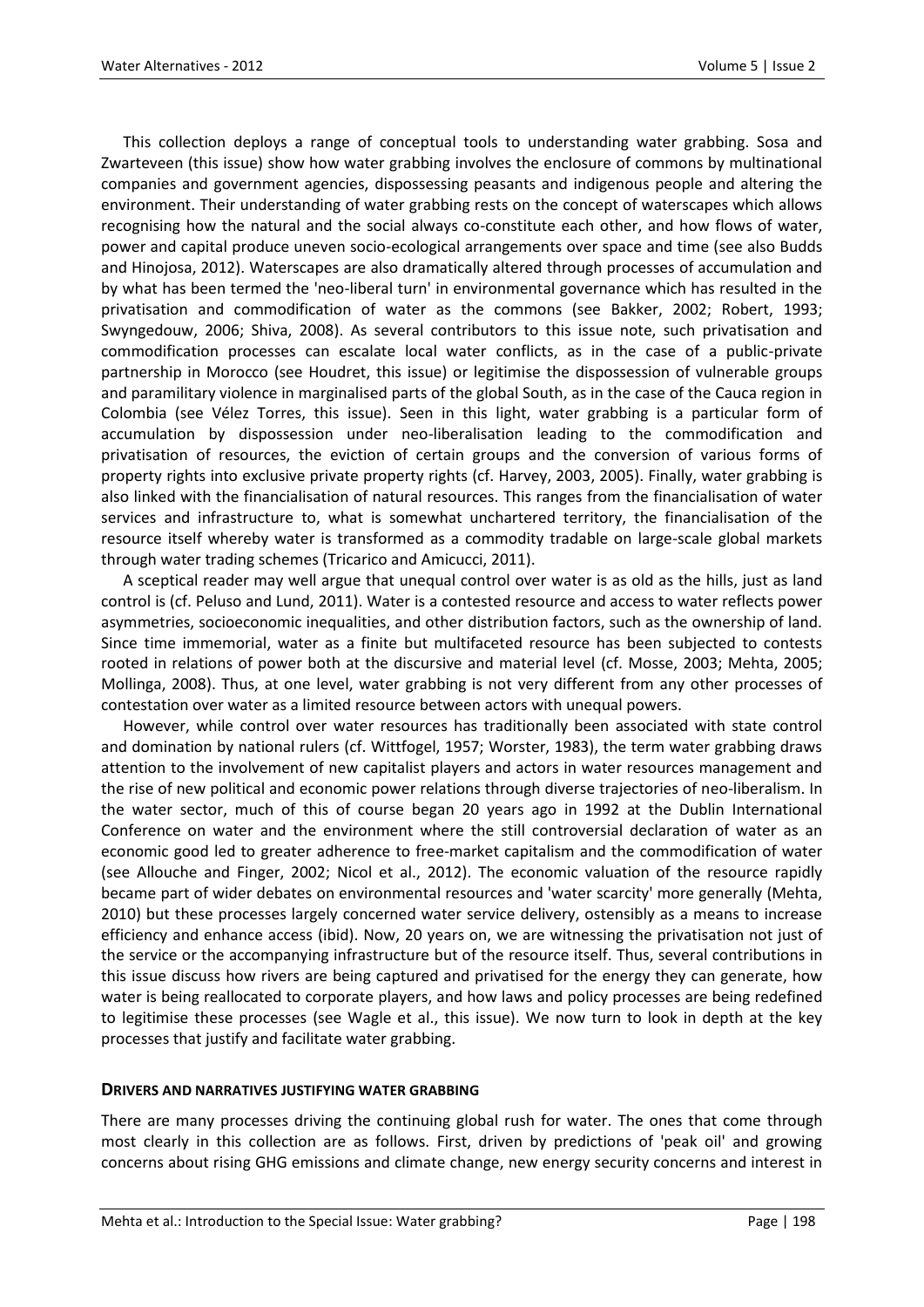alternative energy sources that could be portrayed as renewable, are in turn driving both expanding biofuel production *and* hydropower development (see articles in this issue by Williams et al., Bues et al., Duvail et al., Matthews, and Islar). A related trend at the global level is the so-called 'securitisation' of the environment accompanied by talk of future threats to human security and the so-called foodenergy and water nexus that is driving new hydropower and energy developments. Second, the promotion of especially private (foreign and domestic) investments by host national governments also appears as an important driver of water grabbing (in this issue: Bossio et al., Vélez Torres, Sosa and Zwarteveen, Arduino et al., Woodhouse, Hertzog et al., Houdret, Wagle et al., Matthews, Islar, Duvail et al., Bues et al., and Williams et al.). In our collection we thus have articles that discuss the surge in Foreign Direct Investment (FDI) in agriculture in part driven by the 2008 food crisis and the need to secure lands to grow grain as well as the desire to increase agricultural productivity, new public-private partnerships in irrigation, local-global capital transactions around mining, the promotion of special economic zones as well as corporate takeovers of hydropower development. Finally, a crucial aspect promoting water grabbing that is not linked to land grabbing is the wider sectoral reform of the water and energy sectors encouraging privatisation and deregulation, often in the name of 'efficiency' promoted by multilateral and regional banks.

Power produces knowledge à la Foucault and there is no dearth of dominant narratives that justify processes of water grabbing. Gasteyer et al. (this issue) draw on Jasanoff and Kim's (2009) notion of national socio-technical imaginaries which serve as collectively imagined forms of life and order reflected in the design of scientific and/or technological projects. Their analysis of water grabbing in Palestine in a historical perspective shows how ideas of modernisation formed the nucleus of an imaginary of improved humanity through land and water transformation, accompanied by settlement and colonisation. While the Zionist and Israeli grabbing of Palestinian land and water resources has largely been motivated by political, ideological and religious rather than economic reasons, the case demonstrates how contemporary grabbing can be seen in relation to other historical processes. Thus, according to Gasteyer et al., water grabbing involves a similar imaginary of energy, food, and water scarcity solved through large-scale land investment, resulting in increasingly productive resource use. The article demonstrates how the early Zionist movement (including the Christian explorers who toured Palestine in the 1800s) built a narrative of settlement potential and untapped abundance (i.e. the 'land of milk and honey'), very similar to the recurring narratives of 'unused' and 'marginal' land as *terra nullius* that accompany modern day land/water grabbing.

The global discussion and debate over contemporary land and water grabs have been revolving mainly around two related yet distinct narratives. The marginal land narrative has been deployed to justify large-scale commercial biofuel crop production in particular; by targeting and using 'marginal' or 'degraded' land in particular, biofuels (it is assumed) will not compete with food crop production for prime land (defined as prime in part because of proximity to/availability of water), and therefore not undermine food security, thereby making biofuels seem more benign. The possibility of biofuels competing with food production for land, especially in rural areas in the global South where hunger and malnutrition are most concentrated, was seen as a key argument against biofuel promotional policies in the European Union, for example. The unused or underutilised land narrative, by contrast, has been used implicitly to justify the promotion of a model of agricultural production characterised by largescale, monocropping, high-tech (inputs, mechanisation etc); anything less 'productive' in terms of yields is assumed to be 'unused' or 'underutilised'. Both of these narratives contain optimistic assumptions about water use that, under closer scrutiny, evaporate. For instance, Williams et al. (this issue) observe how "companies initially leased large-scale lands to grow a crop, *Jatropha*, which is less water demanding but have ended up diversifying into other crops that require full or supplemental irrigation to give optimal yields". An interesting parallel is raised in the case of hydropower development in Turkey (Islar, this issue) between narratives justifying water grabbing for hydropower and narratives justifying land grabbing for biofuels, in that "[n]arratives from governmental and private sector officials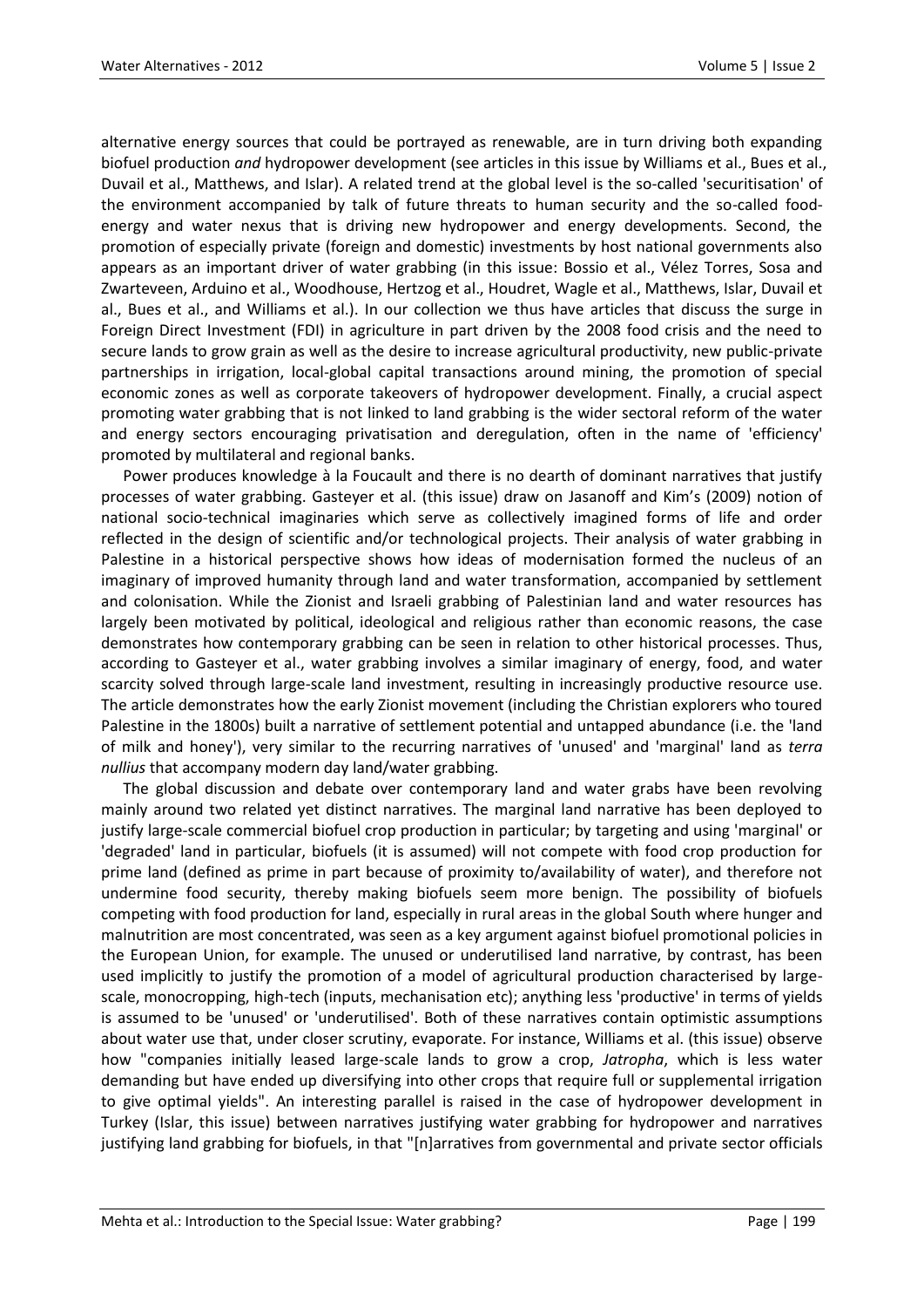consider water as wasted if it flows without being utilized as a resource for irrigation, energy or other purposes".

An important point here too is how these various sub-narratives have eventually been brought together to form an even grander narrative about vast quantities of land – and it is assumed water – for future exploitation on a large scale. The World Bank (2010) says that between 445 million to 1.7 billion hectares of land globally have been identified as 'suitable' for agricultural investments. However, such figures and portrayals are based on narrow parameters and yardsticks. In the satellite imagery and GIS systems that provide legitimacy for notions of 'marginal', 'sparsely populated' and 'unproductive' lands, social and economic relations and livelihoods remain invisible. Census data often do not capture nonmonetised goods and services that sustain millions.

Such narratives are particularly strong with respect to sub-Saharan Africa, the focus of most of the articles in this special issue. A dominant narrative is one of underutilised land and water resources that require investment to 'unlock' their potential and drive the engine of development (World Bank, 2008; 2010). Africa is considered to be a 'sleeping giant' with an abundance of water and land, ready to be woken up by commercial agriculture (World Bank, 2009). Africa is also seen to face 'economic water scarcity' (Molden et al., 2007), a situation where it lacks the economic and financial capacity to develop its 'abundant' resources.

However, as several of our contributors demonstrate, it is debatable if this land is indeed unused or even underutilised. The narratives of 'unexploited resources' provide justification for governments to displace existing users of resources and the ways in which smallholder farmers use their water remain unrecognised (cf. Woodhouse, this issue; van Koppen et al., 2005). The 'economic scarcity' arguments say nothing about the socio-political and constructed nature of scarcity (cf. Mehta, 2010) and how FDI investments can create new scarcities. They could also justify the involvement of the private sector in irrigation due to ostensible shortage of public funds as well as improved cost efficiency and water productivity as demonstrated by Houdret's analysis of a public-private-partnership in Morocco (this issue). In sum, drivers supported by powerful narratives have propelled the global rush for water, operating through specific processes and mechanisms to which we now turn.

#### **MECHANISMS AND PROCESSES**

Water grabbing is a complex process. In most of our cases, financiers, bureaucrats, water, energy and agricultural specialists, global, regional and national banks as well as business elites at the local, national and global levels are rapidly transforming and transnationalising the waterscapes upon which local lives and livelihoods depend. Past beneficiaries of irrigation become today's dispossessed; those who had enjoyed use rights over river and water resources for decades or centuries suddenly emerge as illegal users; laws that are supposed to protect local users are either weak and ineffective or rewritten. Some of this takes place with the acquiescence or 'buy in' of local communities but mostly these processes are met with overt or covert resistance.

We thus see a variety of mechanisms and processes through which water is being grabbed, including conditions that facilitate water grabbing. In almost all cases the grabbing process is in one way or another made possible by the state in which grabbing is taking place. In India, sectoral reforms are used as a mechanism to legalise and legitimise processes of water grabbing. The state also takes advantage of the obscurity in the policy regime and when challenged on legal grounds, reform instruments are blatantly redefined (Wagle et al., this issue). In many cases, state organisations creatively bend or reinterpret existing rules and regulation that should actually prevent grabbing to take place. An example is the case of Ethiopia where the Water Resources Management Proclamation is supposed to protect local users' legitimate interests (cf. Bossio et al., this issue). In yet other cases, state organisations fail to enforce the law even when attempting to do so. Formal requirements for large-scale land and water deals, such as Environmental Impact Assessments and/or community consultations are often ignored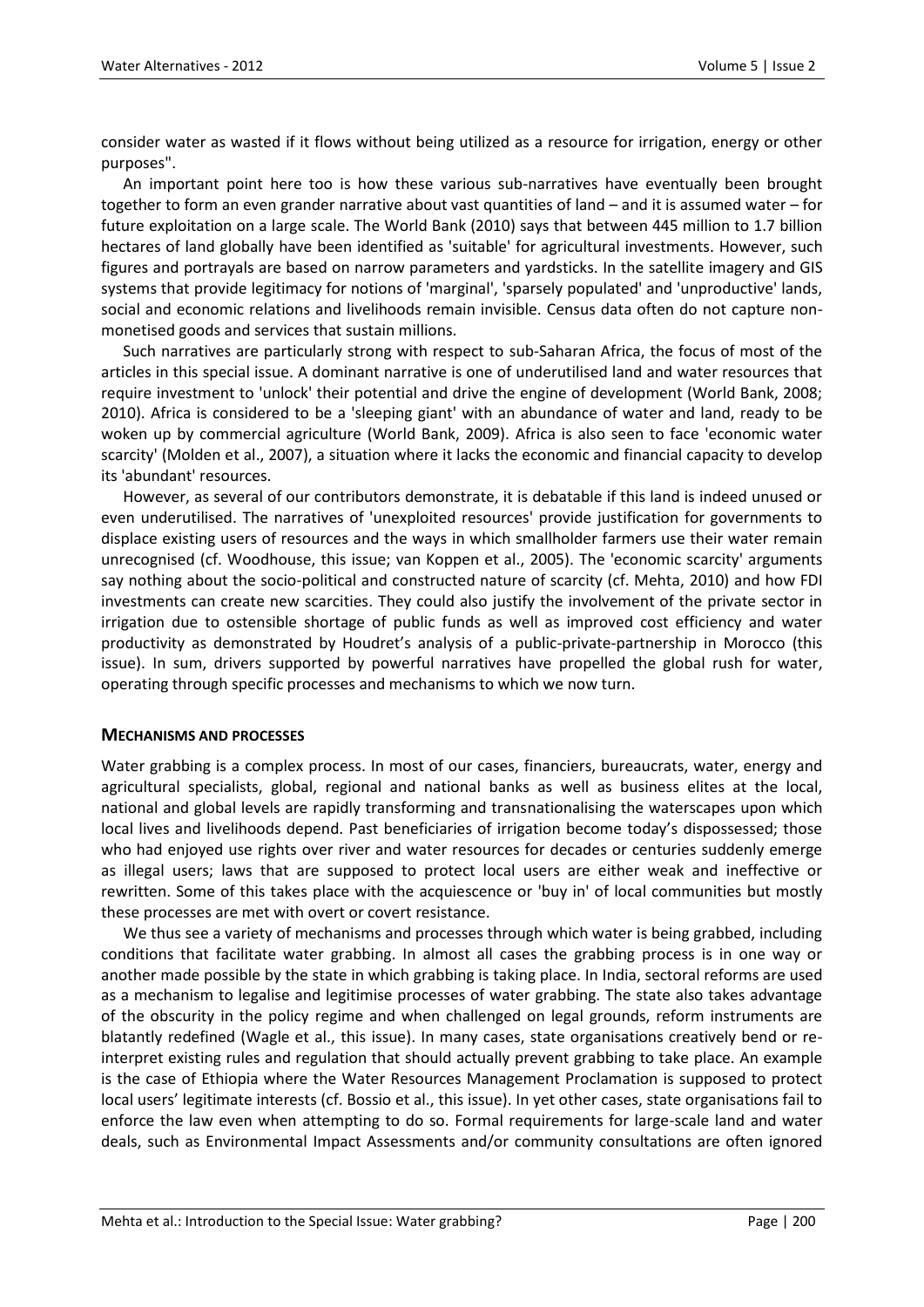(in this issue: Arduino et al., and Matthews), and when they are implemented they can be used for window-dressing rather than that they help to prevent resource grabs (Duvail et al., this issue).

Water grabbing is also possible due to new coalitions of interests. For a variety of reasons, many governments and bureaucrats within government agencies have interests in large investments. In some cases this leads to active support, invitations or collaboration in which public institutions or coalitions between politicians and/or high-level bureaucrats serve private interests (cf. Wagle et al., this issue; Vélez Torres, this issue). In the mining case in Peru described by Sosa and Zwarteveen (this issue) this developed to such an extent that regional water authorities in practice left all responsibility for water management to a mining company which became the *de facto* water management authority.

Grabbers often make use of the legally complex situations around water tenure. New commercial users usually coexist with complex non-registered users who are invisible. This legal pluralism can be both enabling and disabling but largely it is difficult for local users to defend their claims. Companies often strengthen their informal social and political networks to influence governance processes. Hertzog et al. (this issue) refer to the latter as "a fragmented negotiation process, whereby different investors have used different networks in the administrative and political apparatus in order to secure both suitable land and water arrangements".

In a few cases, authors describe that water rights in practice come automatically with land rights and are not subject to a separate process. Williams et al. (this issue) argue that in Ghana the separation of these land and water rights created the space for water grabbing; pre-existing customary water rights were abolished and instead ownership, management and control of water were placed under authority of the state. In most cases included in this special issue (large-scale) water use officially depends on government-issued licences that come with a fee-paying requirement. Hertzog et al. (this issue) describe how the Malian government increased the water fee for a hectare of rice in the dry season more than tenfold to discourage smallholder farmers to continue this in order to make water available for large-scale agricultural investors.

Local-level complexities also determine outcome. With limited bargaining power and vulnerable livelihoods, many local water users accept the low financial compensation that is offered which is often higher than normal earnings. In Peru, financial compensation was offered to existing water rightsholders, even though the Peruvian Water Law (2009) forbids water trading. Local leaders can also be subject to corruption which allows companies and powerful players to acquire water rights from local communities. Though difficult to detect by definition, perhaps especially so at higher levels of the political system, corruption appears to be a key factor in allowing new dams to be constructed in Lao PDR as well, even though they largely serve the interests of the Thai energy sector. Matthews (this issue) points out several hydropower projects that went ahead despite the fact that the legally required EIAs had not (yet) been done or submitted, giving off 'a bad smell' (apparently a euphemism for corruption) according to one high-level official interviewed.

We also consider cases in which local communities suffer from pollution by upstream powerful actors as cases of water grabbing. Water grabbing does not necessarily involve the diversion of (large volumes of) water. The process through which water grabbing takes place in these cases is an externalisation of problems and costs which are transferred from the causers to these communities (Arduino et al., this issue; Sosa and Zwarteveen, this issue).

Finally, certain conditions can undermine or impede the process of water grabbing. These include an informed public debate taking place prior to project approval and implementation, protest and resistance, wider political change, litigation and efforts to demand and increase accountability. All of these have the potential to change the outcome around the grabbing process. Still, as will be evident shortly, in the cases that we present in this issue most of them have met with limited success.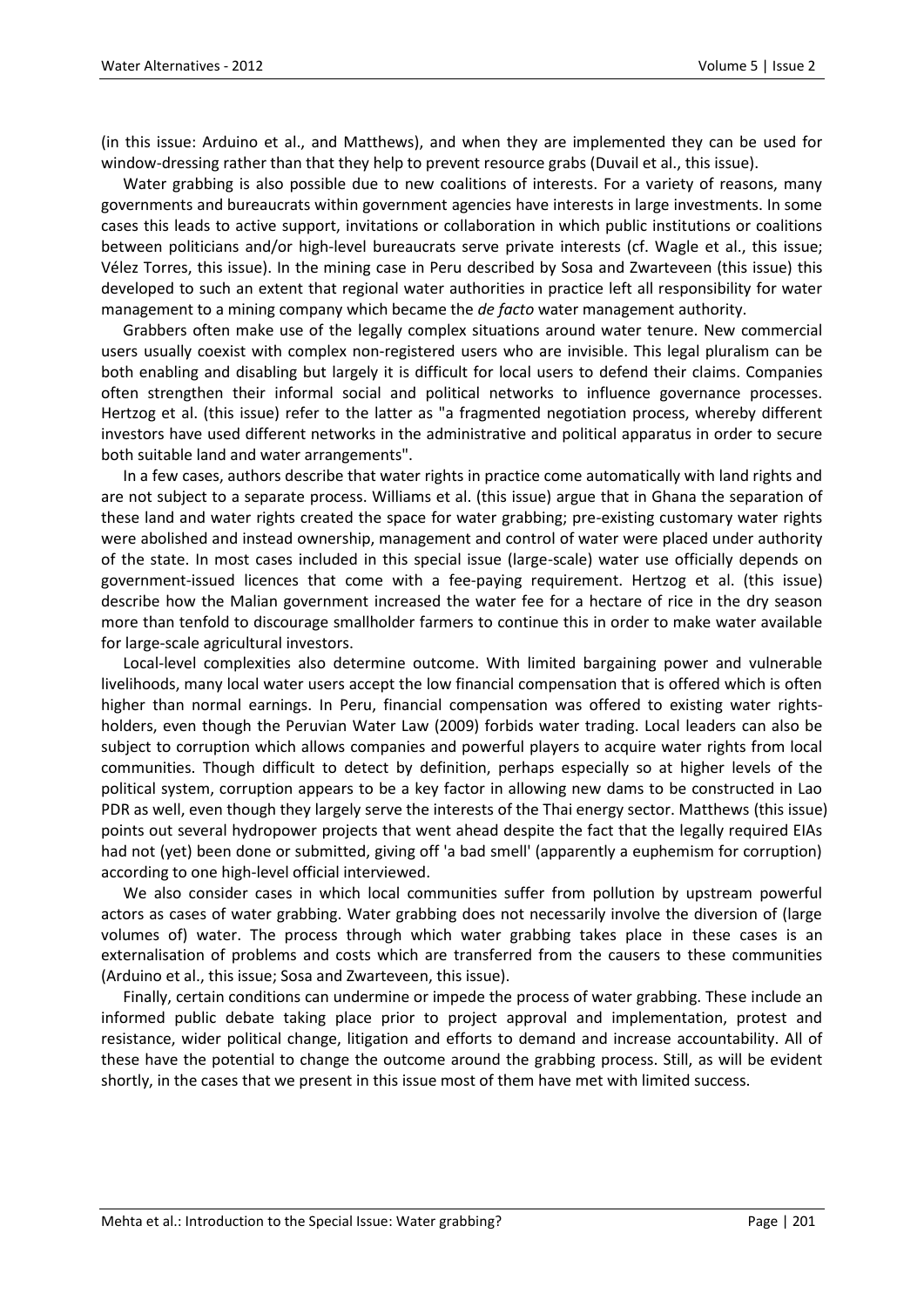#### **IMPACTS AND RESPONSES**

In all the cases presented in this issue, water grabbing has led to a significant re-appropriation of water resources and water tenure relations with implications for basic human rights. Various papers describe how downstream communities lose their secure access to water for irrigation or other agricultural water use. In India, planned canals have been abandoned and the irrigation potential has been drastically reduced because most of the water has been diverted to petro-chemical industries and thermal plants owned by major corporate houses (Wagle et al., this issue). Houdret (this issue) describes how deep drilling by agricultural investors may intensify water conflicts and increase the marginalisation of small farmers as shallower wells used by local communities may dry up. Furthermore, farmers were not compensated adequately for the land acquired for the new water pipeline. Bues (this issue) describes how water rights have changed both directly and indirectly on foreign horticulture farms in Ethiopia. Direct changes include new associations reshaping formal agreements and indirect changes to water access and withdrawal rights which are directly tied to land rights. The reappropriation of resources described in this and most of the other cases in this issue is only possible due to sharp power inequalities between resource poor smallholders and government-based investors and companies.

Access to water is not simply a case of total volumes, but concerns distribution in time and space. Woodhouse cautions that "the nature of water constraints is intermittent and highly specific to key moments in crop development" similar to Bossio et al., who stress that "variability of water supply in space and time" need to be considered in the context of water planning for FDI projects. Thus there is need to assess available and required water for specific periods, i.e. those of water scarcity. Hertzog et al., exemplify this by stressing the importance of distinguishing between the dry and the flood season, as the Niger river has very different discharges in these two periods. Water demand has always focused on the water-abundant flood period, but now tends to shift to the water-short dry season, depending on the actual crop choice for different investment projects yet to be determined.

In Colombia, already marginalised Afro-descendant communities lost their access to the Cauca river (a powerful symbol of life) which provided transportation, riverine gold-mining, fishing, and recreation. This also radically affected their traditional culture, which depends on the river (Vélez Torres, this issue). For them, water grabbing has been a long process of systematic dispossession from their land and water resources as well as territory marked by violence and paramilitary incursions. Our only historical case of water grabbing, that of Palestine, also highlights significant injustices in terms of water rights (Gasteyer et al., this issue). Since the occupation of Palestine and the growth of Israeli settlements, there are strict military orders restricting water withdrawals and access to the Jordan river and the Dead sea by Palestinians with Palestinians having access to only about 10% of the entire annual recharge capacity of the West Bank water system.

In many cases, water grabbing concerns the diversion and consumption of (large amounts of) water which then is no longer available for downstream use. Bossio et al. (this issue) provide crude estimates of consumptive water use and indicate a wide range of possible water consumption scenarios regarding a large number of FDI schemes in Ethiopia. They demonstrate that the increased water consumption will depend on crop-choice and water use practices, but that the minimum additional water consumption will be greater than current total annual irrigation water while the maximum will be almost five times the current use. Water grabbing does not necessarily involve the consumption of (large quantities of) water; also water quality can be negatively affected in such a way that downstream water is no longer suitable for consumption and/or irrigation. Arduino et al. (this issue) describe a case in which upstream land use in a case considered to be land grabbing, pollutes drinking water sources of downstream communities. Sosa and Zwarteveen (this issue) describe how mines in Peru pollute water resources with acids, heavy metals and tailings (leftover from ore-extraction) to such an extent that it can no longer be used for smallholder irrigation downstream.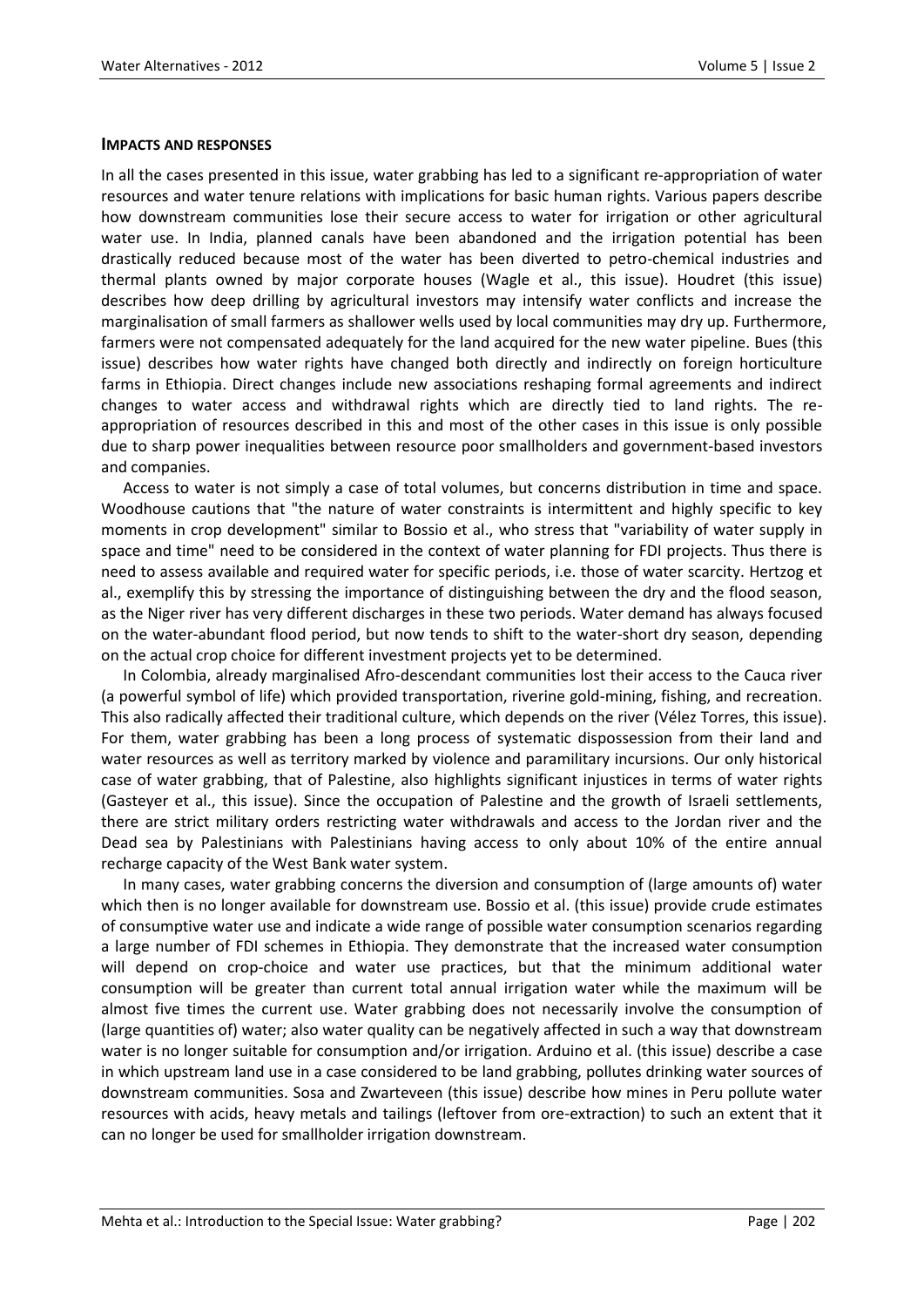Local communities have reacted in different ways to these impacts. In five out of the 14 papers in this special issue the authors describe resistance by local communities, often supported by NGOs, media and sometime government agencies and politicians. Mostly these alliances protest on basis of violations of existing laws, rules and/or regulations. Arduino et al. (this issue) describe a case in which an NGO (ACRA) supported a local community's Water Users Association (WUA) in claiming their rights, which led to a negotiation process with the basin authority as a mediator. Pressure was increased by drawing the attention of national politicians. They consider the negotiation process successful, but also note that a written agreement is still lacking. In the process the WUA was strengthened and "acquired knowledge, authority and a deeper sense of its water rights and the need to claim them". In the case of mining in Peru, the local communities are divided in different factions and government agencies take conflicting stances regarding the conflict. National government had to speak out on the case before local community leaders approached the regional water authorities to pressure them to follow up on national rules. Hertzog et al. (this issue) describe how in 2011 the Malian government withdrew 280,000 ha out of the 870,000 ha allocated to investors following pressures by media and politicians. The reason for withdrawing was stated as 'non-compliance with procedures', but large foreign investors' projects that had not followed the procedures remained untouched.

In the cases described by Islar, Wagle et al., and Vélez Torres in this issue, alliances of farmers, NGOs and local communities vigorously disputed the policies of their states that legalised or facilitated water grabbing. Water grabbing via river privatisation has mobilised broad-based, multi-class opposition in Turkey, despite the socially differentiated impacts of hydropower development. The Turkish state's more recent responses to such mobilisation with draconian measures reveal a shift toward a more 'active exclusionist' approach according to Islar. Wagle et al., describe a long process of protest, involving pleas to the Chief Minister, negotiations with the Water Resources Department (WDR), public interest petitions, court cases, demonstrations and several 'sit-ins'. However, due to the blatant power play at the state level, water grabbing which secures water to facilitate domestic and international private investment is allowed to continue. Vélez Torres describes how Afro-descendant communities and organisations confront the responsible companies, but primarily aim their protests at the state and its support of projects and laws that threaten their existence. Despite these protests, the local population was forced to move out of the project areas. While these do seem like bleak results, these movements are providing us with alternative vocabularies and approaches to counter the logic of water grabbing processes.

## **CONCLUSIONS**

This special issue focuses on both highlighting the missing water dimensions in debates on the global rush for land as well as demonstrating how in many cases water itself is an object of grabbing. In doing so, it has sought to widen the lens of resource grabbing as merely an agriculture-driven process. This collection also demonstrates that due to the fluid nature of water, its demand and availability fluctuate in time and space making it difficult to characterise the precise nature of grabbing, appropriation and reallocation and their varied impacts across multiple scales and time frames. In some cases, the actual resource or benefit being grabbed is in itself intangible because water may not always be the resource of interest; it often serves a particular purpose of production of value for which often also other resources are needed: land particularly, but also the re-ordering of labour and jobs, value chains and so on. These combine with the fuzzy, obscure and fragmented processes around negotiation, interpretation and enforcement of policies and laws to make water grabbing a highly slippery process indeed.

While there is growing recognition that grabbing often involves the disregard for or outright dismantling of customary and/or even statutory land rights, the violation of basic human rights and the generation of harmful social and environmental effects, mainstream policy responses have tended to focus on minimising these 'risks' through the creation of mechanisms to apply international standards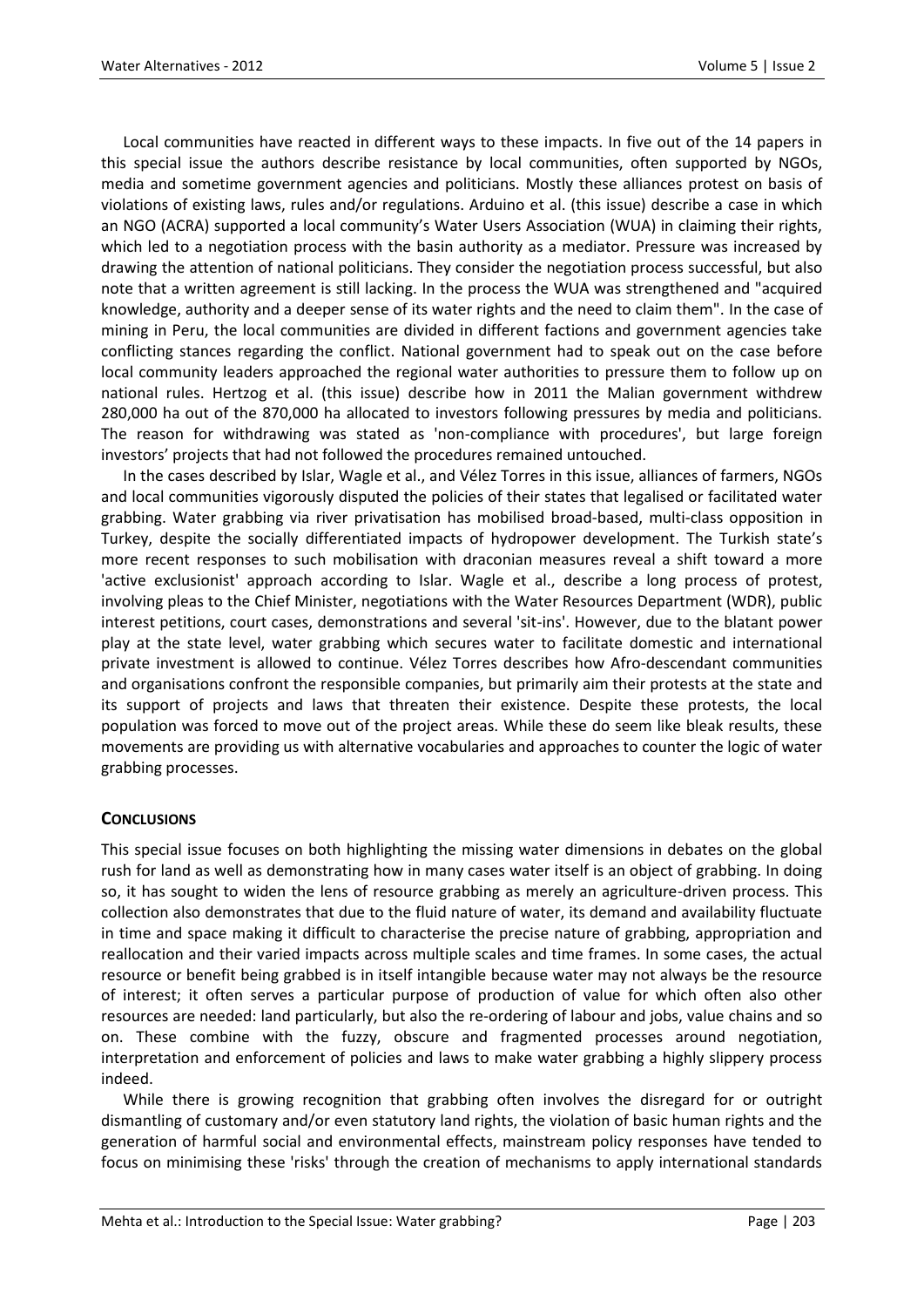via a code of conduct (cf. von Braun and Meinzen-Dick, 2009), or principles of responsible agricultural investments (see, e.g. World Bank et al., 2010), or initiatives for improved transparency and information disclosure (see, e.g. Global Witness et al., 2012). Such approaches proceed in part on optimistic assumptions about the benefits to be gained from the associated large-scale investments. However, there is as yet little evidence regarding actual social or environmental benefits or that such initiatives would work in practice. It is highly questionable whether such codes, principles or initiatives can really work in such a charged context where the level-playing field is so unequal. Indeed, water and other forms of resource grabbing bring wider development and economic growth paradigms into question, highlighting the need to limit unfettered resource extraction, flows of capital as well as the gross injustices borne by those who bear the brunt of the re-appropriation of landscapes and waterscapes.

Even though many of the dynamic protests around the world have not succeeded in reversing the trends of neo-liberal environmental governance and capitalist accumulation in the cases described above, alternatives at the margins are being proposed. In Colombia, local inhabitants, social organisations, and several scholars are calling for the need to reinforce alternative local – global linkages in order to protect their territories and enable another 'Paz-ific', a play on the sound of and the adjective peaceful in Spanish (Vélez Torres, this issue). In India, many local communities constantly resist forced displacement due to special economic zones and hydropower projects, contributing to time and cost overruns, stay orders from the courts and, in some cases, termination of projects. In Morocco, Houdret (this issue) describes how the Arab spring has allowed previously marginalised farmers new opportunities to regain control over water, their livelihoods and potentially some (political) power. Thus, movements protesting grabbing processes are providing us with new tools to counter some of the mechanisms of grabbing processes. Engaged scholars are also helping to create new vocabularies and imaginaries that can challenge dominant narratives that justify such appropriations. Indeed, the recent flurry of scholarship on grabbing processes is revealing that even so-called marginal lands are highly productive for those who live off them and that narratives of abundant and underutilised waters need to be reconsidered.

Writing in the turbulent 1940s Karl Polanyi (1944) cautioned against treating land and labour as commodities dis-embedded from social and cultural processes – to which we could add water. He suggested these are 'fictitious commodities' that cannot be governed solely by the logic of the market. Land, labour and water are crucial for human existence, and therefore, arguably, market mechanisms should not be the sole regulators of land, labour and water use. When that does happen, the endurance of human society and nature may be undermined, as Polanyi suggested. Almost 70 years on, in the midst of a financial crisis and neo-liberal market enthusiasm, his words seem to be as relevant as ever.

#### **ACKNOWLEDGEMENTS**

This special issue would not have been possible without financial support from the DFID funded Future Agricultures Consortium and the hard work and commitment of many people. The Guest editors would like to thank everybody who responded to our original call for papers whose paper did not make it here and to all the anonymous referees who provided valuable comments and feedback. A big thanks to all the contributing authors for their patience and hard work and to Sushilla Rajamanie for her efficient help throughout. We are also very grateful to the managing editors, François Molle, Ruth Meinzen-Dick and Peter Mollinga for their constant support, commitment and encouragement. The support received from our institutional homes (the Institute of Development Studies and the STEPS Centre, Noragric, the Transnational Institute and Wageningen University) is also gratefully acknowledged. We dedicate this collection to all those affected by today's global water grab and hope that it will contribute to raising awareness and deepening understanding about water grabbing, its causes and implications.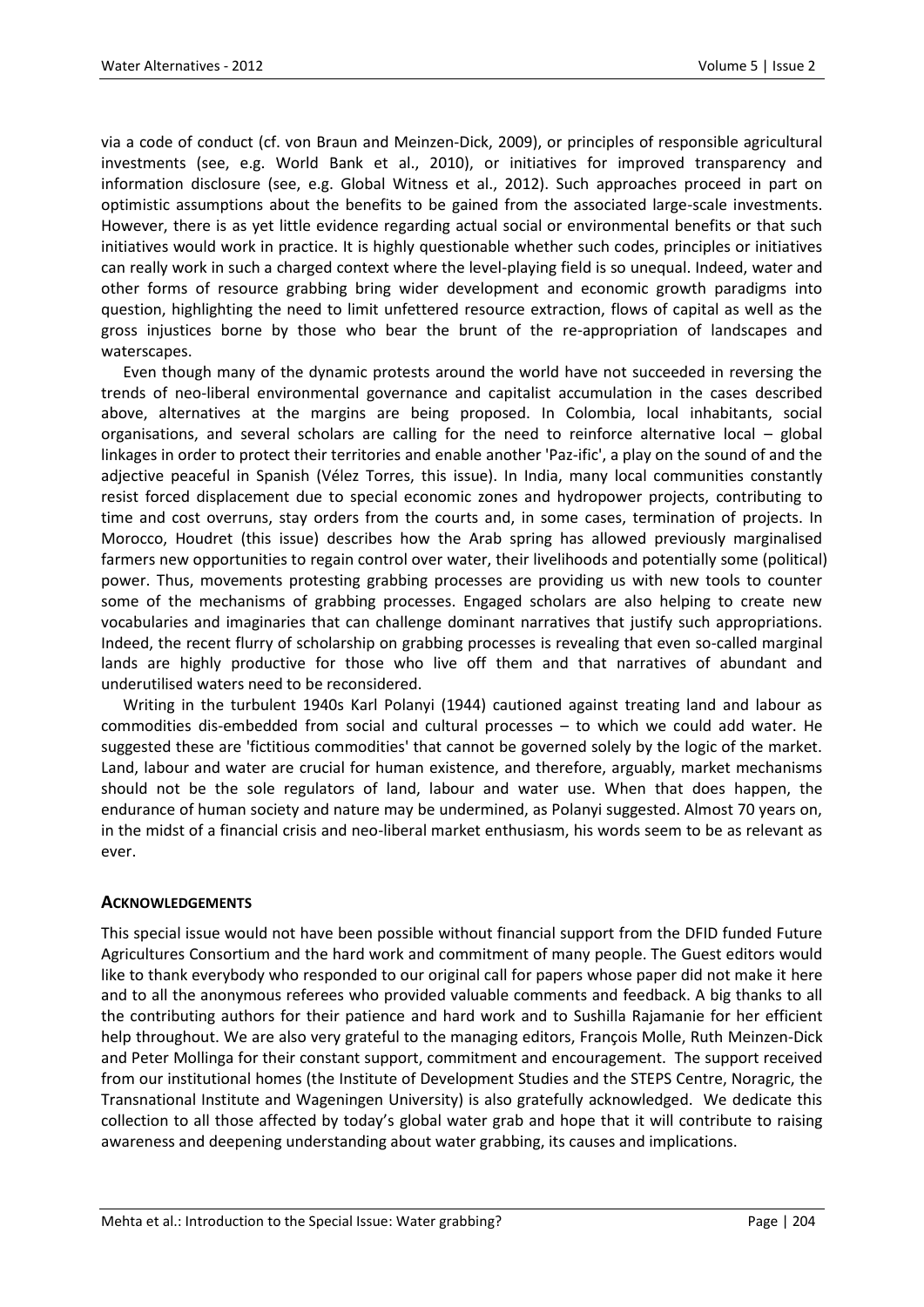#### **REFERENCES**

Allan, J.A. 2011. *Virtual water: Tackling the threat to our planet's most precious resource*. New York: I.B. Tauris.

- Anseeuw, W.; Wily, L.A.; Cotula, L. and Taylor, M. 2011. *Land rights and the rush for land: Findings of the Global Commercial Pressures on Land Research Project.* Rome: The International Land Coalition.
- Bakker, K. 2002. From state to market: Water mercantilización in Spain. *Environment and Planning A* 34(5): 767- 790.
- Borras, Jr., S. and Franco, J. 2010. From threat to opportunity? Problems with the idea of a 'code of conduct' for land-grabbing. *Yale Human Rights and Development Law Journal* 13(2): 507-523.
- Borras, Jr., S.; Fig, D. and Suárez, S. 2011. The politics of agrofuels and mega-land and water deals: Insights from the ProCana case, Mozambique. *Review of African Political Economy* [38\(](http://www.tandfonline.com/loi/crea20?open=38#vol_38)128): 215-234.
- Borras, Jr., S.; Franco, J.; Gomez, S.; Kay, C. and Spoor, M. 2012. Land grabbing in Latin America and the Caribbean. *Journal of Peasant Studies* 39(3-4): 845-72.
- Budds, J. and Hinojosa, L. 2012. Restructuring and rescaling water governance in mining contexts: The coproduction of waterscapes in Peru. *Water Alternatives* 5(1): 119-137.
- Cotula, L. 2012. The international political economy of the global land rush: A critical appraisal of trends, scale, geography and drivers. *Journal of Peasant Studies* 39(3-4): 649-680.
- Cotula, l.; Vermeulen, S.; Leonard, R. and Keeley, J. 2009. *Land grab or development opportunity? Agricultural investment and international land deals in Africa.* London/Rome: IIED (International Institution for Environment and Development)/FAO (Food and Agriculture Organisation of the United Nations)/IFAD (International Fund for Agricultural Development).
- De Schutter, O. 2011. Forum on global land grabbing: How not to think of land-grabbing: Three critiques of largescale investments in farmland. *Journal of Peasant Studies* 38(2): 249-79.
- Deininger, K. 2011. Forum on global land grabbing: Challenges posed by the new wave of farmland investment. *Journal of Peasant Studies* 38(2): 217-47.
- Fairhead, J.; Leach, M. and Scoones, I. 2012. Green grabbing: A new appropriation of nature? *Journal of Peasant Studies* 39(2): 237-261.
- Finger, M. and Allouche, J. 2002. *Water privatisation: Transnational corporations and the re-regulation of the global water industry*. London, New York: Taylor and Francis.
- Global Witness, International Land Coalition and Oakland Institute. 2012. *Dealing with disclosure: improving transparency in decision-making over large-scale land acquisitions, allocations and investments*. London: Global Witness; Rome: ILC; Oakland: Oakland Institute.
- GRAIN. 2008. *Seized: The 2008 land grab for food and financial security*. Barcelona: GRAIN.
- Harvey, D. 2003. *The new imperialism*. Oxford: Oxford University Press.
- Harvey, D. 2005. *A brief history of neoliberalism.* Oxford: Blackwell.
- HLPE. 2011. *Land tenure and international investments in agriculture.* Rome: UN Committee on World Food Security High Level Panel of Experts Report.
- Jasanoff, S. and Kim, S.H. 2009. Containing the atom: Sociotechnical imaginaries and nuclear power in the United States and South Korea. *Minerva* 47(2): 119-146.
- Kay, S. and Franco, J. 2012. *The global water grab: A primer.* Amsterdam: Transnational Institute (TNI).
- Kenney-Lazar, M. 2012. Plantation rubber, land grabbing and social-property transformation in southern Laos. *Journal of Peasant Studies* 39(3-4): 1017-1037.
- Li, T.M. 2011. Forum on global land grabbing: Centering labor in the land grab debate. *Journal of Peasant Studies* 38(2): 281-98.
- McMichael, P. 2012. The land grab and corporate food regime restructuring. *Journal of Peasant Studies* 39(3-4): 681-701.
- Mehta L. 2005. *The politics and poetics of water. Naturalising scarcity in Western India.* Orient Longman: New Delhi.
- Mehta, L. (Ed). 2010. *The limits to scarcity. Contesting the politics of allocation.* London: Washington, DC: Earthscan.
- Molden, D.; Frenken, K.; Barker, R.; de Fraiture, C.; Mati, B.; Svendsen, M.; Sadoff, C. and Finlayson, M. 2007. Trends in water and agricultural development. In Molden, D. (Ed), *Water for food, water for life. A Comprehensive Assessment of Water Management in Agriculture,* pp. 57-89. Colombo, Sri Lanka: IWMI; Abingdon, Oxford, UK: Earthscan.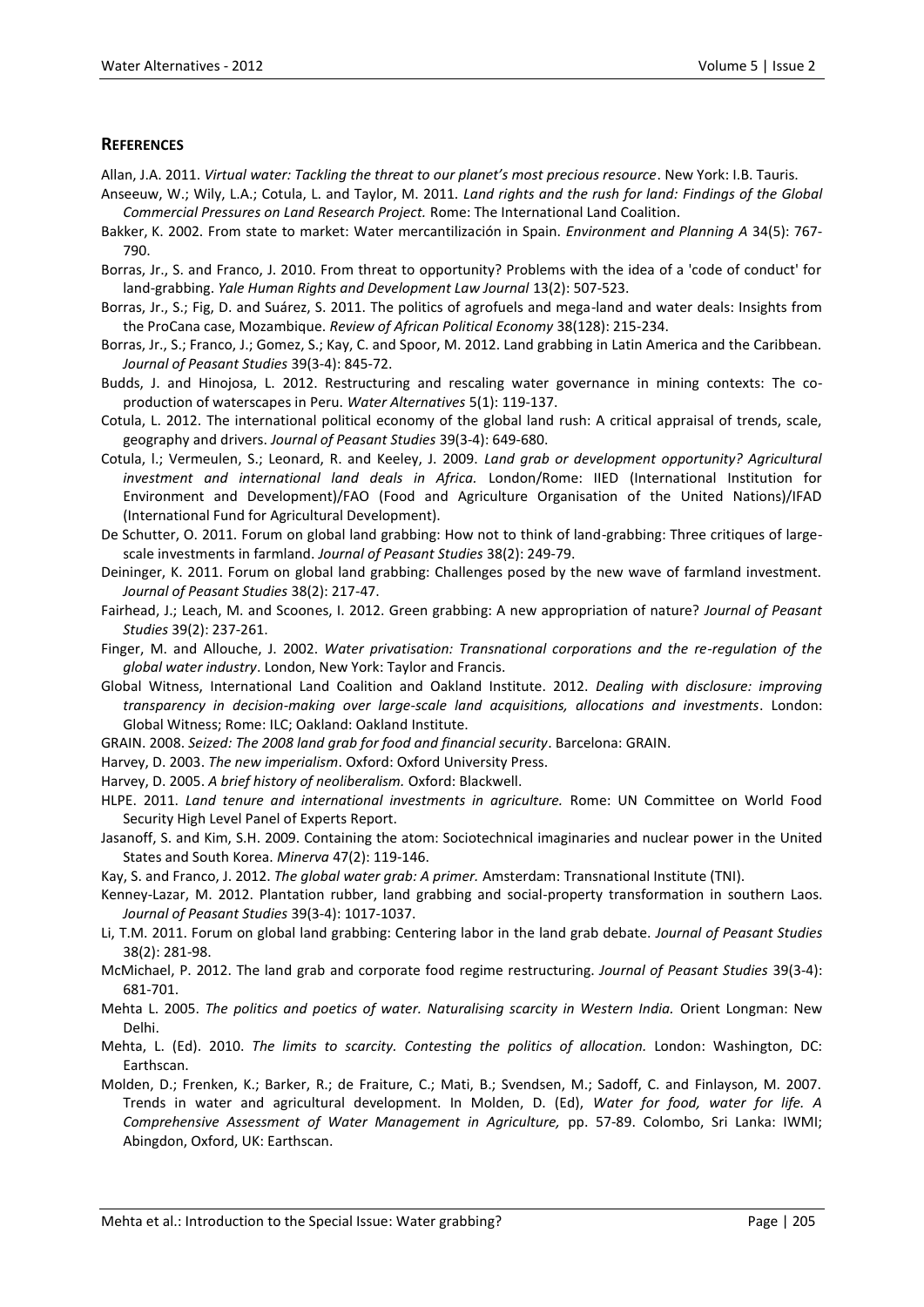- Mollinga, P.P. 2008. Water, politics and development: Framing a political sociology of water resources management. *Water Alternatives* 1(1): 7-23.
- Mosse, D. 2003. *The rule of water: Statecraft, ecology, and collective action in South India.* New Delhi: Oxford University Press.
- Nicol, A.; Mehta, L. and Allouche, J. 2012. Some for all rather than all for some. Contested pathways and politics since the 1990 New Delhi Statement. *IDS Bulletin* 43(2): 1-9.
- Oxfam. 2011. *Land and power: The growing scandal surrounding the new wave of investments in land.* Oxfam International Briefing Paper No. 51. Oxford: Oxfam International.
- Peluso, N. and Lund, C. 2011. New frontiers of land control: Introduction. *Journal of Peasant Studies* 38(4): 667- 681.
- Polanyi, K. 1944. *The great transformation: The political and economic origins of our time.* Boston: Beacon Press.
- Ribot, J. and Peluso, N. 2003. A theory of access. *Rural Sociology* 68(2): 153-81.
- Robert, J. 1993. *Water for all: Common right, public service or commodity?* New York: Habitat International Coalition.

Shiva, V. 2008. *Soil not oil*. New York: South End Press.

- Skinner, J. and Cotula, L. 2011. Are land deals driving 'water grabs'? Briefing: The global land rush. London: International Institute for Environment and Development (IIED).<http://pubs.iied.org/17102IIED>(accessed May 2012)
- Smaller, C. and Mann, H. 2009. *A thirst for distant lands: Foreign investment in agricultural land and water.* Foreign Investment for Sustainable Development Program. Winnipeg, Canada: International Institute for Sustainable Development (IISD).
- Swyngedouw, E. 2006. *Power, water and money: Exploring the nexus*. Occasional Paper for the United Nations Human Development Report. New York: UNDP, Human Development Report Office.

<http://hdr.undp.org/en/reports/global/hdr2006/papers/Swyngedouw.pdf> (accessed May 2012)

- Tricarico, A. and Amicucci, C. 2011. Background on financialisation of water. Rome: The Campaign for Reform of the World Bank (CRBM)[. www.f](http://www.fame2012.org/en/2011/12/16/financialisation-of-water/)am[e2012.o](http://www.fame2012.org/en/2011/12/16/financialisation-of-water/)r[g/en/2011/12/16/f](http://www.fame2012.org/en/2011/12/16/financialisation-of-water/)inancialisatio[n-of-w](http://www.fame2012.org/en/2011/12/16/financialisation-of-water/)ate[r/](http://www.fame2012.org/en/2011/12/16/financialisation-of-water/) (accessed May 2012)
- van der Zaag, P.; Juizo, D.; Vilanculos, A.; Bolding, A. and Post Uiterweer, N. 2010. Does the Limpopo river basin have sufficient water for massive irrigation development in the plains of Mozambique? *Physics and Chemistry of the Earth* 35(13-14): 832-937.
- van Koppen, B.; Butterworth, J. and Juma, I. 2005. *Legal pluralism and rural water management: Objectives, definitions and issues.* International workshop on African Water Laws: Plural Legislative Frameworks for Rural Water Management in Africa. Johannesburg, South Africa: IWMI.
- Visser, O.; Mamanova, N. and Spoor, M. 2012. Oligarchs, mega-farms and land reserves: Understanding land grabbing in Russia. *Journal of Peasant Studies* 39(3-4): 899-931.
- von Braun, J. and Meinzen-Dick, R. 2009. *'Land grabbing' by foreign investors in developing countries: Risks and opportunities.* IFPRI Policy Brief No. 13. Washington, DC: International Food Policy Research Institute.
- White, B.; Borras, Jr., S.; Hall, R.; Scoones, I. and Wolford, W. 2012. The new enclosures: Critical perspectives on corporate land deals. *Journal of Peasant Studies* 39(3-4): 619-47.
- Wittfogel, K. 1957. *Oriental despotism: A comparative study of total power.* New Haven: Yale University Press.
- Woodhouse, P. 2012. New investment, old challenges. Land deals and the water constraint in African agriculture. *Journal of Peasant Studies* 39(3-4): 777-794.
- Woodhouse, P. and Ganho, A.-S. 2011. Is water the hidden agenda of agricultural land acquisition in sub-Saharan Africa? International Conference on Global Land Grabbing, Institute of Development Studies and Future Agricultures Consortium, University of Sussex, UK, 6-8 April 2011.
- World Bank. 2008. *World Development Report. 2008. Agriculture for development.* Washington, DC: World Bank.
- World Bank. 2009. *Awakening Africa's sleeping giant. Prospects for commercial agriculture in the Guinea Savannah Zone and beyond.* Washington, DC, US: The World Bank.
- World Bank. 2010. *Rising global interest in farmland: Can it yield sustainable and equitable benefits?* Washington, DC: The World Bank.
- Worster, D. 1983. Water and the flow of power. *The Ecologist* 13(5): 168-174.
- Zoomers, A. 2010. Globalisation and the foreignisation of space: Seven processes driving the current global land grab*. Journal of Peasant Studies* 37(2): 429-447.